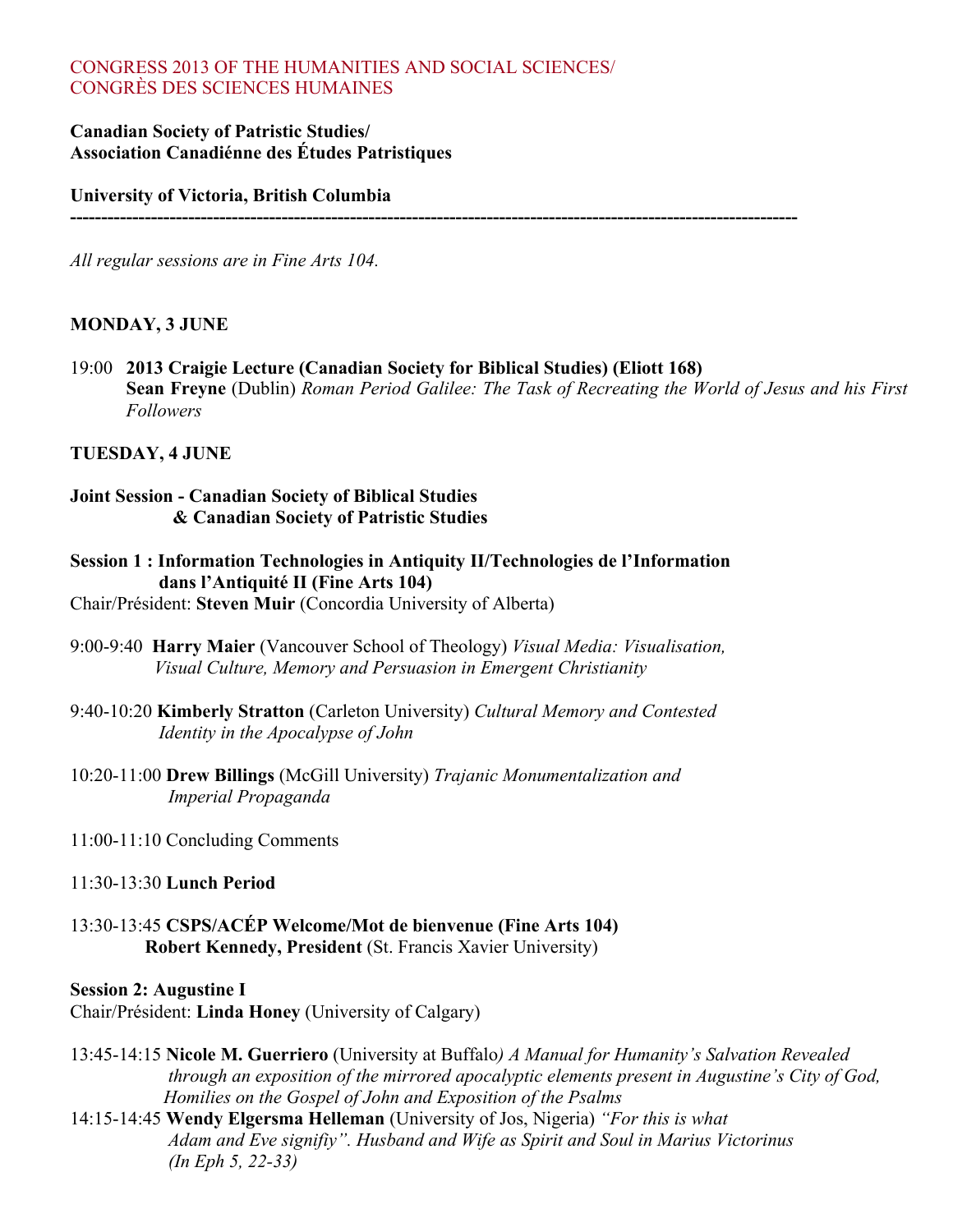# 14:45-15:00 **Afternoon Tea (Fine Arts 104)**

# 15:00-16:30 **Session 3: Book Discussions:**

Chair/Président: **Steven Muir** (Concordia University of Alberta)

Author: **Lincoln Blumell**. *Lettered Christians: Christians, Letters, and Late Antique Oxyrhynchus*. New Testament Tools, Studies and Documents 39. Leiden/Boston: Brill, 2012. Respondent: **Geoffrey Dunn** (Australian Catholic University)

Author: **Mark Vessey**, edit. *A Companion to Augustine. Blackwell Companions to the Ancient World.* Oxford: Wiley-Blackwell, 2012.

Respondent: **Robert Kennedy** (St. Francis Xavier University)

# **Session 4: Greek Hagiography**

Chair/ Président: **Robert Kitchen** (Knox-Metropolitan United Church, Regina)

16:30-17:00 **Maria Dasios** (University of Toronto) *All that Glitters: Theodore of Sykeon's Bionic Vision*

17:00-17:30 **Linda Honey** (University of Calgary) *A Show-down in Rough Cilicia*

19:00-21:00 **CSPS/ACÉP reception (hosted by CSPS)** (location TBA)

# **WEDNESDAY, 5 JUNE**

# **Session 5: Instrumentum Studiorum (Fine Arts 104)**

Chair/Président: **Lincoln Blumell** (Brigham Young University)

9:00-9:30 **René-Michel Roberge** (Universite de Laval) *Bibliographic Information Base in Patristics (BIBP) Today: A Survey)*

# **Session 6: Augustine II**

Chair/Président: **Peter Widdicombe** (McMaster University)

- 9:30-10:00 **Robert Kennedy** (St. Francis Xavier University) *Augustine on Degrees of Sins*
- 10:00-10:30 **P. Travis Kroeker** (McMaster University) *Augustine's Apocalyptic Political Theology: A Critical Appraisal of Political Augustinianism*

# 10:30-11:00 **Morning Tea (Fine Arts 104)**

**Session 7: Greek Fathers I** Chair/Président: **Maria Dasios** (University of Toronto)

- 11:00-11:30 **Andrius Valevicius** (Université de Sherbrooke) *Envy in the Church Fathers*
- 11:30-12:00 **Peter Widdicombe** (McMaster University) *Moses and Christ in Cyril of Alexandria's Commentary on the Gospel of John*
- 12:15-13:30 **Lunch Period Executive Meeting CSPS/ACÉP**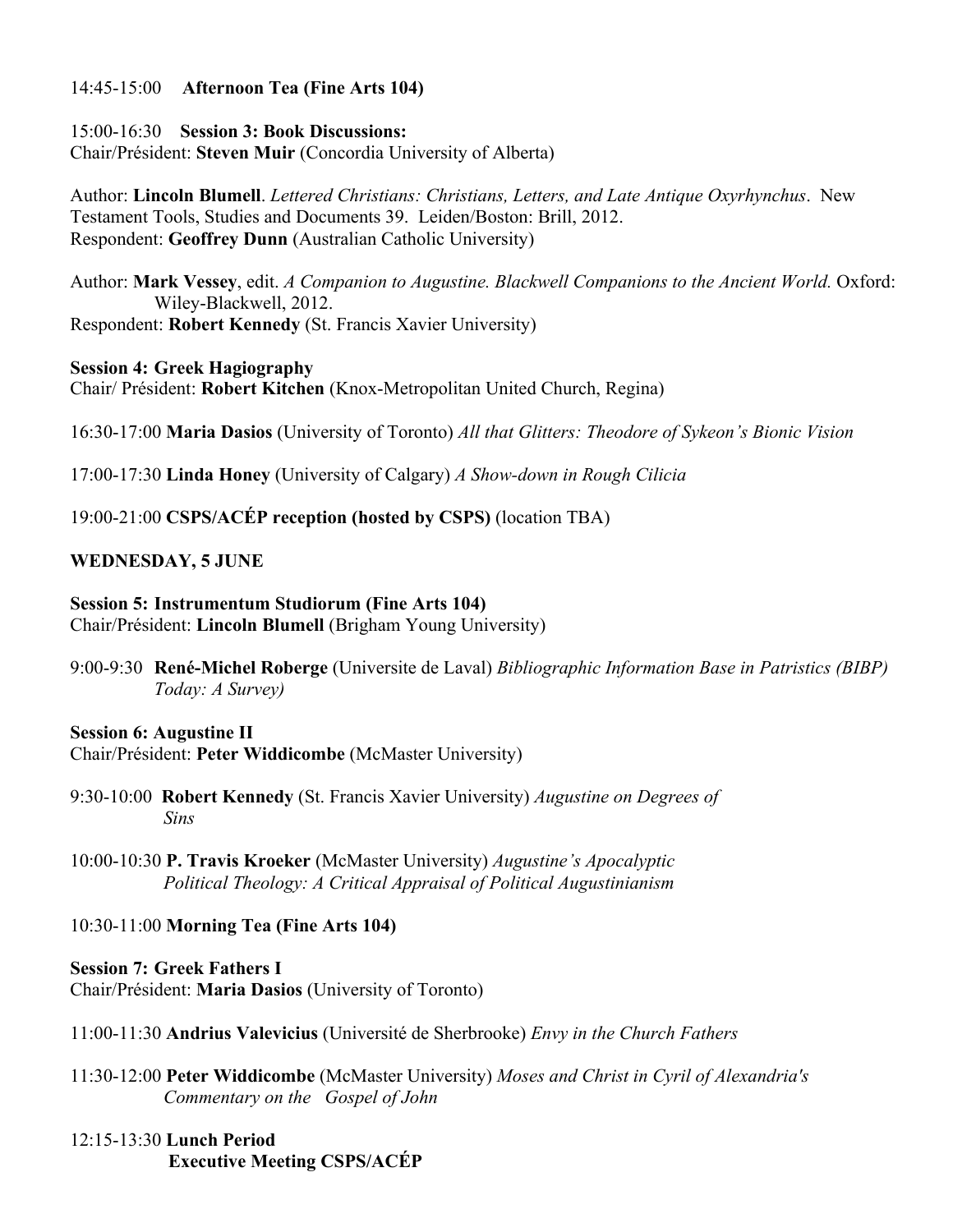### **Session 8: Nag Hammadi and Monasticism**

Chair/Président: **Andrius Valevicius** (Université de Sherbrooke)

- 13:30-14:00 **Steve Johnston** (Université Laval) *Vers une nouvelle édition de la Pistis Sophia du codex Askew*
- 14:00-14:30 **Louis Painchaud** (Université Laval) *Avant et après la bibliothèque copte de Nag Hammadi*
- 14:30-15:00 **Fabrizio Vecoli** (Université de Montréal) *Le discernement dans le monachisme primitif*
- 15:00-15:30 **Robert Kitchen** (Knox-Metropolitan United Church, Regina) *Not Always Holy: A Theological Exegesis of the Holy Man*

### 15:30-16:00 **Afternoon Tea (Fine Arts 104)**

# **Session 9: Latin Fathers**

Chair/Président: **Ariane Magny** (Thompson Rivers University)

- 16:00-1630 **Daniel Maoz** (Concordia University, Montreal) *Saved by the Blood of the Ram the Lamb Isaac: The Akedah According to Rashi, Jerome, and Aggadic Midrash*
- 16:30-17:00 **John M. Pepino** (Our Lady of Guadalupe Seminary, Denton, Texas) *L' Oeuvre exégétique de saint Eucher de Lyon: une transmission adaptative de la tradition latine au cinquième siècle*
- 19:00 **CSPS/ ACÉP Banquet (local restaurant)**

### **THURSDAY, 6 JUNE**

9:00-10:00**Annual General Meeting of CSPS/ACÉP (Fine Arts 104) Chair/Président: Robert Kennedy**

**Session 10: Roman Church/Greek Fathers II (Fine Arts 104)** Chair/Président: **Robert Kennedy** (St. Francis Xavier University)

10:00-10:30 **Geoffrey Dunn** (Australian Catholic University) *Zosimus and Ravenna: Conflict in the Roman Church in the Early Fifth Century*

# 10:30-10:45 **Morning Tea (Fine Arts 104)**

- 10:45-11:15 **Tamsin Jones** (University of Victoria) *How to Avoid Idolatry: A Comparison of 'Apophasis' in Gregory of Nyssa and Pseudo- Dionysius the Areopagite*
- 11:15-11:45 **Ariane Magny** (Thompson Rivers University) *The transmission of an anti- Christian text in Late Antiquity: The case of Porphyry's Against the Christians*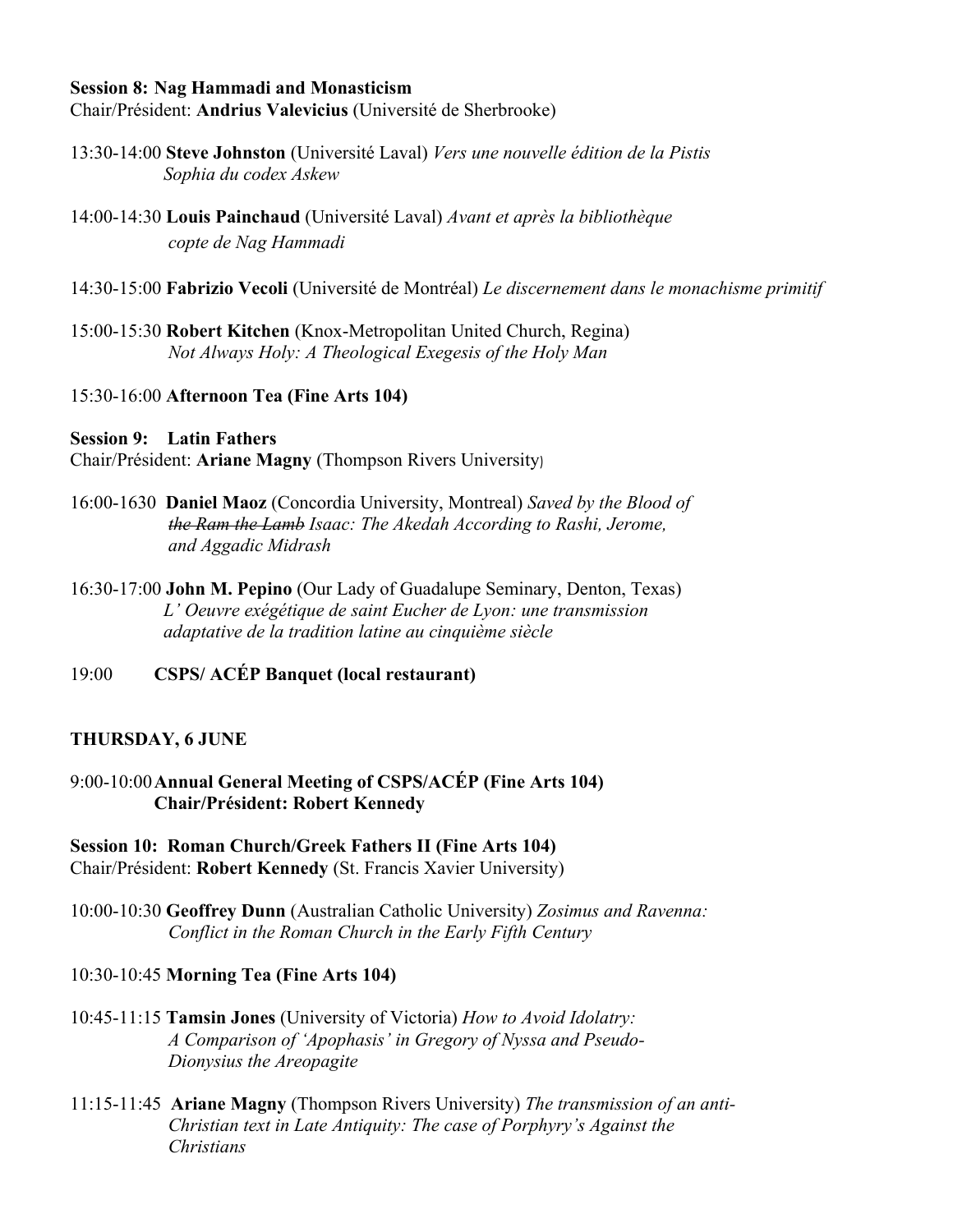### ABSTRACTS OF PAPERS:

#### **Maria Dasios**, University of Toronto (m.dasios@mail.utoronto.ca)

### *All that Glitters: Theodore of Sykeon's Bionic Vision*

My paper treats an episode in the sixth-century *Life of St. Theodore of Sykeon* wherein the saint demonstrates his clairvoyance by discerning the "unworthiness" of silver liturgical implements secretly repurposed from a prostitute's chamber-pot. I will draw upon potential intertexts for the topos of the chamber-pot of precious metal, throwing into relief competing discourses of purity and contamination, appearance and essence, renunciation and "conspicuous consumption" in this episode. I'm particularly interested in how these discourses coalesce around the figure of the ascetic saint, especially one, like Theodore, in whose hagiography one might detect a trafficking in various forms of "capital."

### **Geoffrey Dunn**, Australian Catholic University (Geoff.Dunn@acu.edu.au)

*Zosimus and Ravenna: Conflict in the Roman Church in the Early Fifth Century*

One of the little known incidents from the episcopate of Zosimus in Rome between 417 and 418 concerns clergy from his own church. From *Ep*. 14 (JK 345) (*Ex relatione*), written shortly before Zosimus' death, we read that a couple of groups of them had gone to the imperial court with a complaint against their bishop. One group had been excommunicated already and in this letter Zosimus threatens the same fate on the other. Their action had been contrary to established canons. Although the letter tells us nothing further, we are able to place this into the context of what we know about ecclesiastical complaint procedures to establish how limited the options were for clergy to complain against their bishops, especially when they came from Rome itself, and how this incident fits into a growing pattern of recourse to civil authority to arbitrate in internal conflict. It also indicates just how widespread was the discontent with Zosimus' leadership style late antique churches in the West.

### **Nicole M. Guerriero**, University at Buffalo (nguerrie@buffalo.edu)

*A Manual for Humanity's Salvation Revealed through an exposition of the mirrored apocalyptic elements present in Augustine's City of God, Homilies on the Gospel of John and Exposition of the Psalms*

This paper will focus on Augustine's image of the church of martyrs in City of God, and Homilies on the Gospel of John. The image of the church of martyrs is the only image retained and posited within the apocalyptic future moment by Augustine, becoming the exemplar for humanity's salvation. It is through the recapitulation of this image within Augustine's apocalyptic theology, that a framework for understanding the ascent of the soul, as the key to humanity's salvation through Christ is established. The ascent of the soul is first described by Augustine in his exposition of the Psalms of Ascent (Ps. 119-121), the interpretation of which mirrors Augustine's apocalyptic theology presented in City of God and Homilies on the Gospel of John. He alludes to the Heavenly Jerusalem, and references both the martyrs and the Church, all of which appear in Augustine's exposition of the apocalyptic moment. This thematic doubling suggests that the Messiah's return in the end of days will mirror the first coming and provide salvation for those, who, like the martyrs follow the example of Christ. I will emphasize the soul as the vehicle through which the ascent to salvation is made, within the apocalyptic moment.

# **Wendy Elgersma Helleman**, University of Jos (Plateau State, Nigeria) (hellemanw@gmail.com)

*Augustine and Philo of Alexandria's "Sarah" as a Wisdom Figure (De Civitate Dei 15. 2-3; 16. 25-32)* Augustine's allegorical presentation of Sarah, Abraham's wife, is based solidly on the Pauline exegesis of the account of Sarah and Hagar in Galatians 4. 21-31. Use of the allegorical approach of Philo of Alexandria in the preaching and writing of Ambrose (as in his *De Abrahamo II*) would have given the immediate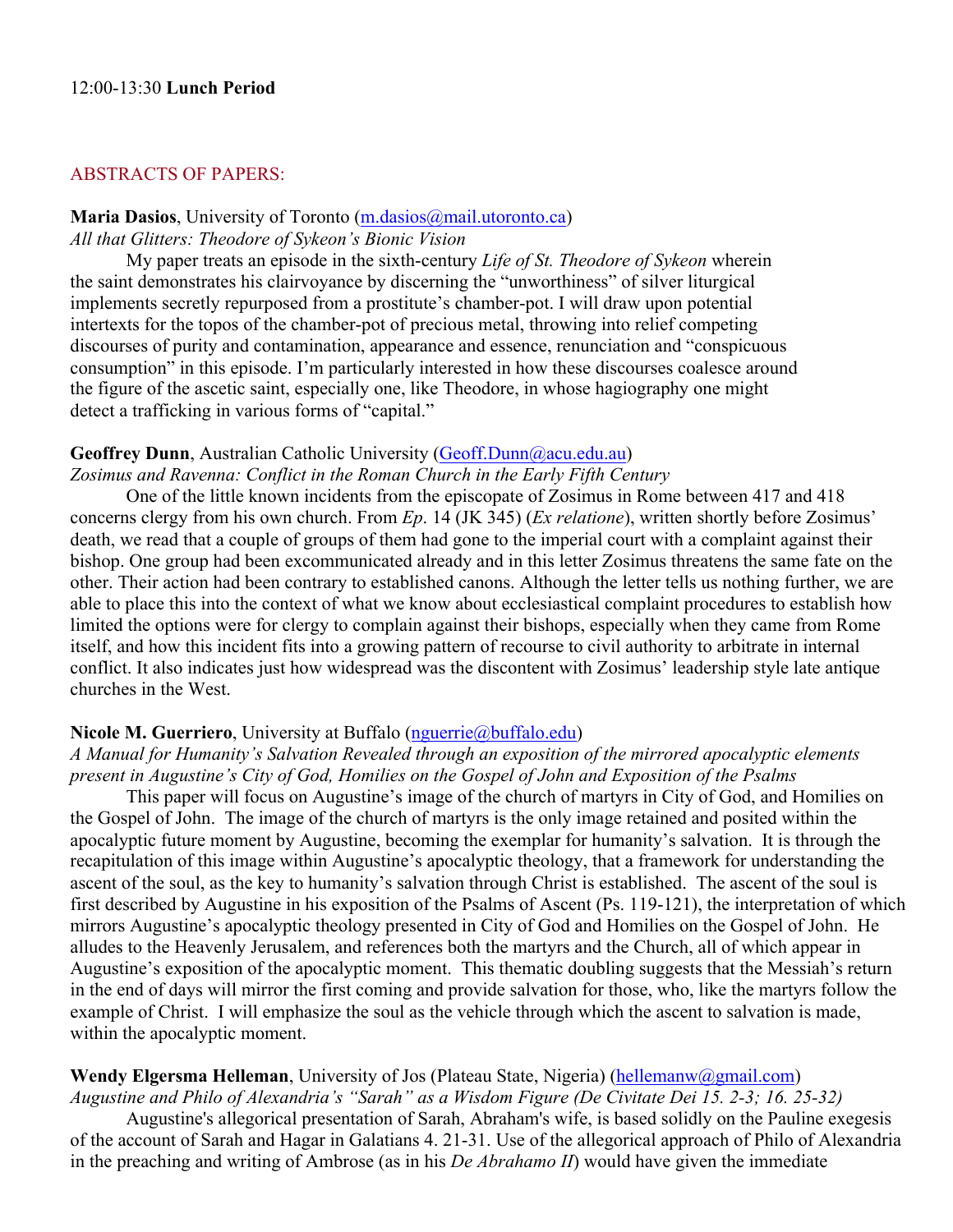inspiration for Augustine's approach. He made grateful use of such allegories to answer critique of the Old Testament by Manichaeans like Faustus. In that connection, it is noteworthy that Sarah is assigned a pivotal role at a strategic point in the discussion of the growth and progress of Augustine's two cities, *De Civitate Dei* 15.2-3. Is Augustine familiar with the precedent of earlier Christian Fathers (Clement of Alexandria, Origen) in their use of Philo's allegory of Sarah in his *De Congressu Eruditionis Gratia*, as a figure of wisdom (or virtue), with her servant Hagar representing preparatory studies, the liberal arts (*enkuklia paideia*)? Augustine's early work on the liberal arts, with wisdom as the final stage of the soul in ascent from corporeal to incorporeal reality (*per corporalia ad incorporalia*), shows that such a theme in allegorizing use of Sarah was familiar to Augustine, in general, if not specifically as an approach borrowed from Philo. The present study examines the presentation of Sarah in the relevant passages of the *De Civitate Dei*, to determine whether there are traces to indicate a more specific familiarity with the Philonic allegory.

# **Linda Honey**, University of Calgary (*lahoney@ucalgary.ca*)

# *A Show-down in Rough Cilicia*

The *Miracles of Thekla*, a forty-six miracle corpus, composed in mid-fifth-century Rough Cilicia, celebrates the posthumous, thaumaturgical activity of St. Thekla.

The opening four miracles set a militaristic tone for the text, presenting Thekla in pitched battle consecutively with Sarpedon, Athena, Aphrodite and Zeus, all of whom she ultimately vanquishes.

Based upon my translation of the complete Greek text, this paper traces an implicit, subtle and sustained competition with Asclepius, examines the ways in which the author perceives and portrays the challenge, and provides fresh insights for the persistence of the cult of Asclepius and Christianity's response in Late Antiquity.

# **Sarah-Nelle Jackson**, MA Candidate, University of Alberta (banana.imparfait@gmail.com)

*Augustine's Theatre of Text: The rhetorical structure of the Confessions*

Theatre flourishes in Augustine of Hippo's writings through ample direct reference and, in the Confessions, deft assimilation of theatrical principles into the medium of text. In my presentation, I will demonstrate how Augustine structures his Confessions around the rhetorical appeal of theatre, having set himself the task Augustine of converting his fallen, theatre-going Roman Christian audience into a reading and thus redeemable one. This argument provides an explanation for the curious narrative departure—and dedramatization—of the Confessions' final books. It may also illuminate the work's lukewarm reception during Middle Ages, when theatre as a cultural form languished.

# **Steve Johnston**, Université Laval (steve.johnston.1@ulaval.ca)

# *Vers une nouvelle édition de la Pistis Sophia du codex Askew*

Cette communication vise à présenter à la communauté scientifique un projet entrepris cette année à l'Université Laval (Québec) dont le but est de produire une édition critique, une traduction et un commentaire du traité gnostique du codex Askew (*British Library Additional* 5114) connu sous le titre de *Pistis Sophia*. Ce texte est la première source gnostique directe connue des scientifiques, et pourtant, il n'a fait l'objet d'aucune étude d'ensemble. Outre sa longueur (354 pages), la découverte des textes de Nag Hammadi, et plus récemment, du codex Tchacos, jouèrent un rôle important dans le retard de la recherche à son sujet. Il tomba presque dans l'oubli malgré son importance capitale pour la compréhension des traités de Nag Hammadi euxmêmes et de la littérature patristique consacrée à la réfutation des gnostiques, dont nous ne pouvons avoir qu'une vision biaisée sans l'apport de la *Pistis Sophia*.

# **Tamsin Jones**, University of Victoria (tfiones@uvic.ca)

# *How to Avoid Idolatry: A Comparison of 'Apophasis' in Gregory of Nyssa and Pseudo-Dionysius the Areopagite*

In recent years much attention has been given to the "negative theology" of Pseudo-Dionysius, as his corpus has been mined by continental philosophers looking for ways to speak of excess and abundance. Far less thought has been given to Gregory of Nyssa, except as a precursor or influence upon Pseudo-Dionsyius. In this paper I challenge a long-standing trend in the scholarship on the apophatic visions of these two early Christian writers, which ignores the original and distinct contributions Gregory of Nyssa makes to notions of Christian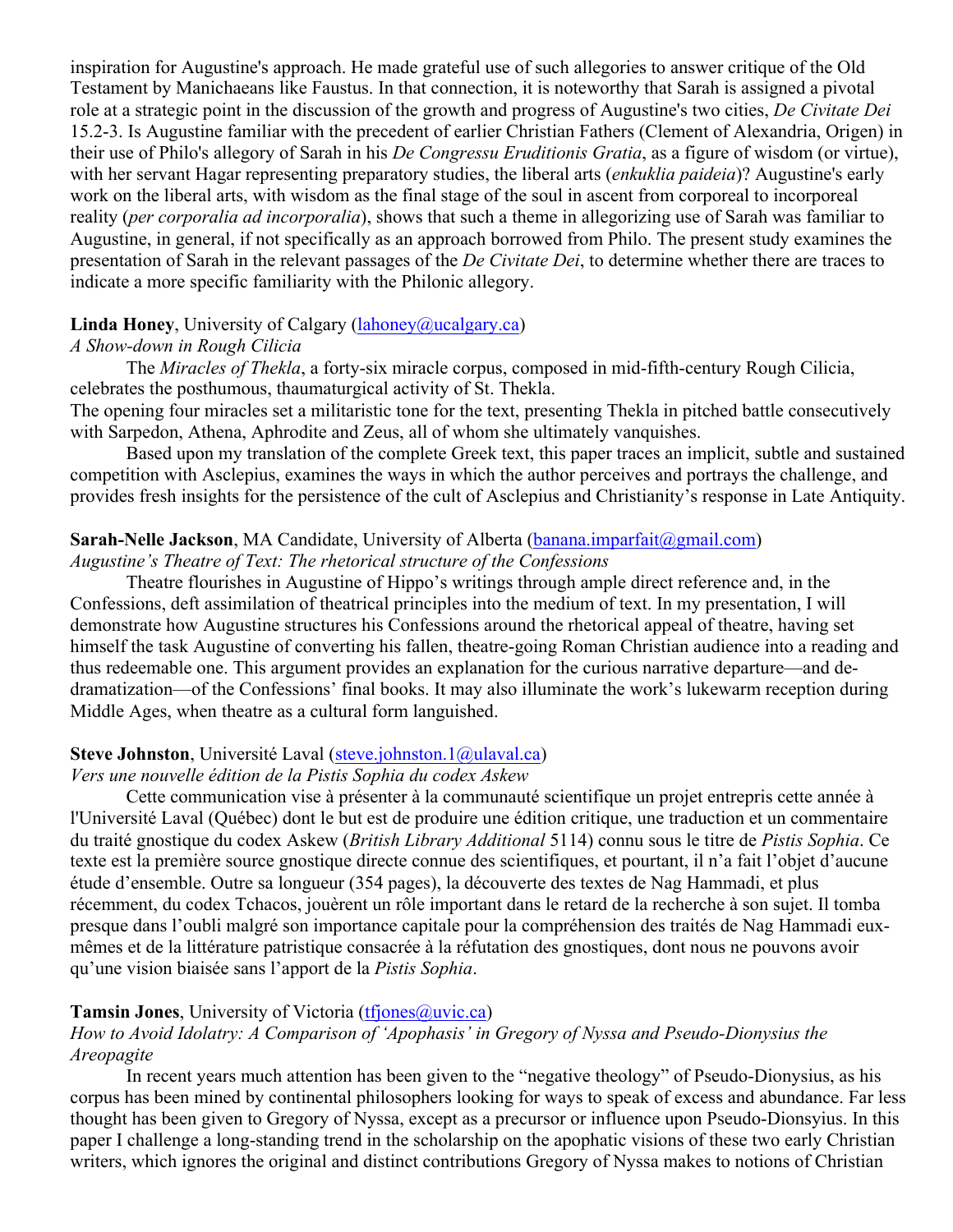apophaticism. Attention to the important differences between these two thinkers is not merely of historical interest, but is shown to have a significant impact on contemporary debates about language and knowledge "at the edge" of experience.

### **Robert Kennedy, St. Francis Xavier University, Antigonish (drrpkennedy@gmail.com)**

*Augustine on Degrees of Sins*

In his book Lying, Paul Griffiths argues that Augustine maintains the Stoic doctrine of the equality of sins. In the face of Augustine's explicit rejection of the equality of sins, Griffiths contends that Augustine is referring to the degrees of harm, not to degrees of sinfulness. This paper will examine what Augustine says about degrees of sins, particularly in his treatises on lying. The paper will then argue that a correct understanding of Augustine's position on this question contributes to a proper appreciation of his moral reasoning on the relationship between absolute moral rules and the moral gravity of sins.

### **Robert Kitchen**, Knox-Metropolitan United Church, Regina (rkitchen@knoxmet.org) *Not Always Holy: A Theological Exegesis of the Holy Man*

A central character in Late Antique patristics is the holy man/woman and his/her literary incarnation in hagiographical works provides many of the key narratives. Innumerable studies have focused on the individual holy man/woman or saints and the characteristics of their roles in the midst and on the boundaries of society. The theological definition of what constitutes the nature of holiness and its manifestation in a human being has been left to a few systematic theologians. The intention here is to correlate theological and social-critical history in some instances in which a holy man is not acting in a saintly manner.

# **P.** Travis Kroeker, Dept. of Religious Studies, McMaster University (kroekert@mcmaster.ca)

*Augustine's Apocalyptic Political Theology: A Critical Appraisal of Political Augustinianism*

While some scholarly attention has been given to apocalypticism in Augustine's theology (Johannes Van Oort; Harry Maier, et al), the overwhelming scholarly consensus—represented above all in the influential studies by Robert Markus (*Saeculum and Christianity and the Secular*)—is that while eschatology is important for Augustine's political theology, it is in fact anti-apocalyptic. While political Augustinians such as Oliver O'Donovan, John Milbank, and Robert Dodaro (among others) have developed criticisms of Markus's language of secular political "neutrality" in characterizing Augustine's position, they have generally avoided a characterization of Augustine's political theology as "apocalyptic," preferring to develop a sharp institutional dualism between church and state and their differing but ultimately compatible spheres of authority. In this essay I shall argue that apocalyptic tensions crucially structure Augustine's City of God in terms of both church and political order, requiring a more complex, agonistic account of both Christianity and secularity than nonapocalyptic readings of political Augustinianism can provide.

# **Ariane Magny**, Thompson Rivers University (amagny@tru.ca)

### *The transmission of an anti-Christian text in Late Antiquity: The case of Porphyry's Against the Christians*

This paper would summarize the main conclusions of my monograph for the Ashgate Studies on Philosophy and Theology in Late Antiquity, entitled: Porphyry in Fragments: The Transmission of an Anti-Christian Text in Late Antiquity (forthcoming in 2013). Porphyry of Tyre (234 - c.305 C.E), a Greek, Neoplatonist philosopher, wrote a 15-book series called Against the Christians. Christian authors said he was their fiercest opponent, and his criticism continued to attract refutations long after his death.

Due to the threatening content of the ideas expressed in Against the Christians, various Christian emperors had it burnt. This creates a very special context for its study. Indeed, the treatise survives only in fragments within a Christian, highly polemical corpus. The main authors who preserve 'fragments' are Eusebius, Augustine, and Jerome.

For this conference, I propose to analyse the transmission of polemical ideas from one Christian author to another. If we want to recover Porphyry's ideas, unevenly spread amongst Christian works, we need to gather fragments. I wish to show how Eusebius, Jerome, and Augustine had their individual way of using Porphyry, as well as their own agenda when writing. An obvious consequence of this is the quality of the transmission of those ideas over time. My paper should also shed a new light on the citation techniques of the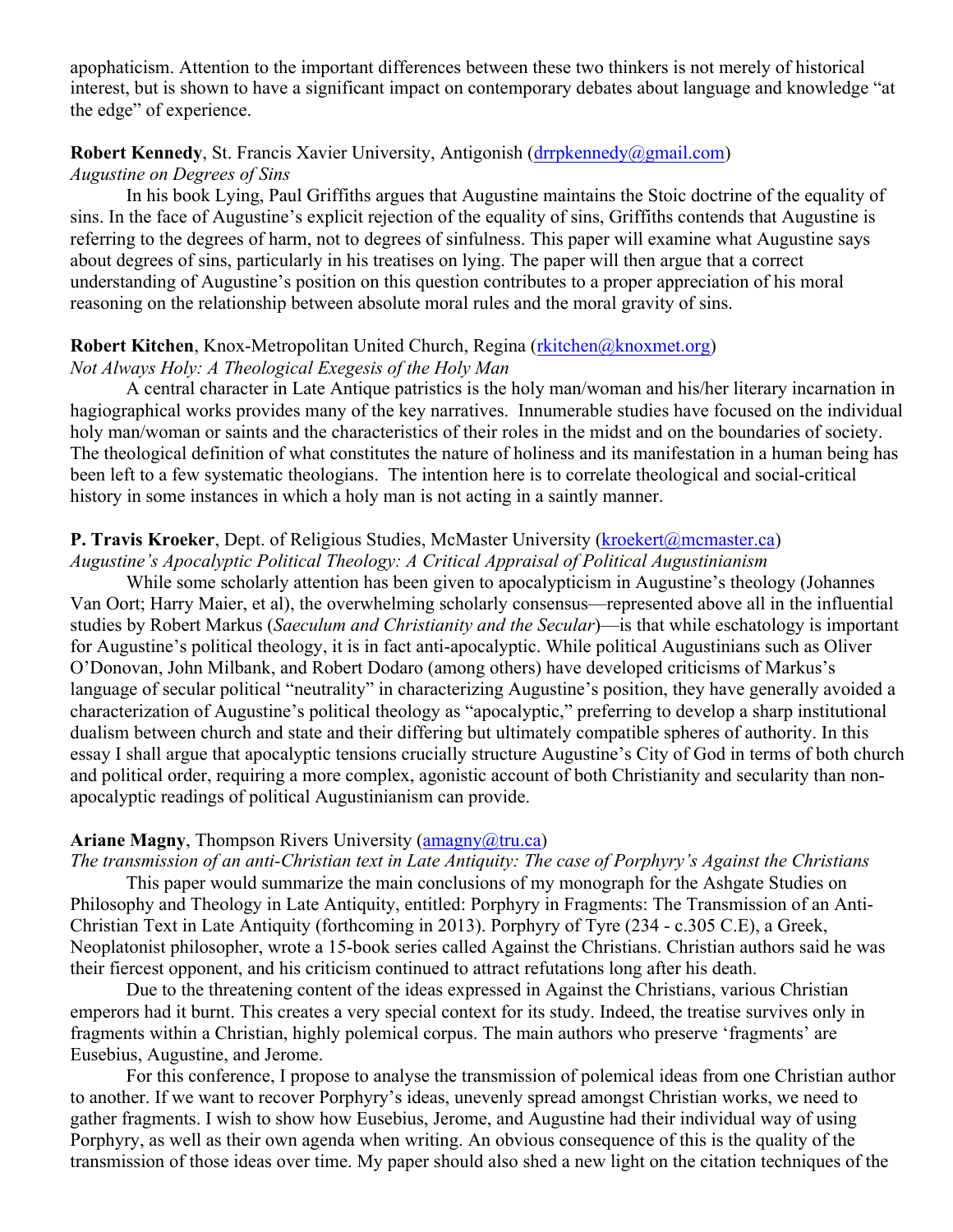Church Fathers. In sum, I observed that over time, not only did the Christians' preoccupations changed, but also the rhetorical style they used to counter enemies. As a result, Eusebius' Porphyry is much different from Jerome's and Augustine's.

# **Daniel Maoz**, Concordia University, Montreal (maoz@primus.ca)

*Saved by the Blood of the Ram the Lamb Isaac: The Akedah According to Rashi, Jerome, and Aggadic Midrash*

The Hebrew Bible clearly states that a ram was caught in the branches at the historic moment when Abraham intended to offer his son Isaac as a sacrifice to God in obedience to what he understood to be a divine command. The New Testament invests in changing the ram to a lamb to correlate the sacrifice of Isaac with the sacrifice of Christ the Lamb of God. Aggadic Midrash walks away from both these interpretations, positing that Isaac was actually stabbed by his knife-wielding father. The blood that flowed from the ram, from the Lamb, and from Isaac each carry with them a complex albeit distinct redemptive narrative.

This study considers the hermeneutic of redemption as applied to each of these narratives based primarily on the teachings of Rashi (Commentary on Genesis), Jerome (*Hebraice Questionum in Heptateuchem Libri Septem, Glossa Ordinaria*), and *Mekhilta de Rabbi Ishmael*, respectively.

### **Louis Painchaud**, Université Laval (louis.painchaud.1@ulaval.ca)

### *Avant et après la bibliothèque copte de Nag Hammadi*

L'édition critique et la traduction française de la bibliothèque copte de Nag Hammadi entreprise à l'Université Laval dans les années 1970 est à la fine point de la recherche dans le domaine depuis plus de 30 ans. Elle est en bonne voie d'achèvement et l'intégrale des traductions a été publiée il y a cinq ans déjà. Toutefois, de nouveaux chantiers s'ouvrent, en amont, pour revisiter les collection gnostiques découvertes avant 1945, et en aval pour analyser les nouveaux textes « gnostiques », comme le codex Tchacos, ou prétendus tels, comme le P. Berol. 22220. La présente communication vise à faire le point sur les travaux réalisés et en cours à l'Université Laval et maintenant, en collaboration avec l'Université Concordia.

### **John M. Pepino**, Our Lady of Guadalupe Seminary, Denton, Texas (patres@fsspolgs.org)

*L' Œuvre exégétique de saint Eucher de Lyon: une transmission adaptative de la tradition latine au cinquième siècle*

Présentation de saint Eucher (v. 385-450), exégète et écrivain au monastère de Lérins et à Lyon. Sa réputation auprès de ses contemporains, sa production littéraire et exégétique et son influence au fil des siècles (sur Léon le Grand, Rupert de Deutz et maint d'autres...) font de lui un producteur littéraire qui mérite d'être mieux connu. Hélas même les manuels les plus récents n'ont pas suivi le développement des études euchériennes

Cette communication s'attardera surtout à son maniement des sources (ses prétextes) en matière d'exégèse. Loin d'être un simple compilateur, il intervient tant par paraphrase que par abréviation (parfois tendancieuse) pour donner au texte cité un sens nouveau adapté à son contexte monastique et théologique. L'on a ainsi sous les yeux un exemple de mutation de tradition dans l'acte même de transmission.

#### **René-Michel Roberge**, Universite de Laval (rene-michel.roberge.1@ulaval.ca)

*Bibliographic Information Base in Patristics (BIBP) Today: A Survey*

The aim of this communication is to speak about the Bibliographic Information Base in Patristics (BIBP): 1) the status of the works, 2) the future of the project, 3) and mainly, how to search successfully with this database.

The BIBP is a specialized database in patristics, understood in the broadest sense of the word. This database is conceived specifically for the domain of patristics and its technical language. It covers all the disciplines working on the patristic Christianity. The BIBP covers both current and retrospective information. Now, it focuses on the contents of scientific journals. This documentary tool serves not only the needs of patrologists and other specialists in early Christianity, but also the needs of all researchers of other disciplines who have to delve into patristic studies. As such, it aims at allowing a better circulation of information between the various disciplines of patristics, between patristics and the other human sciences (theology, sciences of religion, history, philosophy, philology, etc.). The BIBP's methodology gives a special care to the technical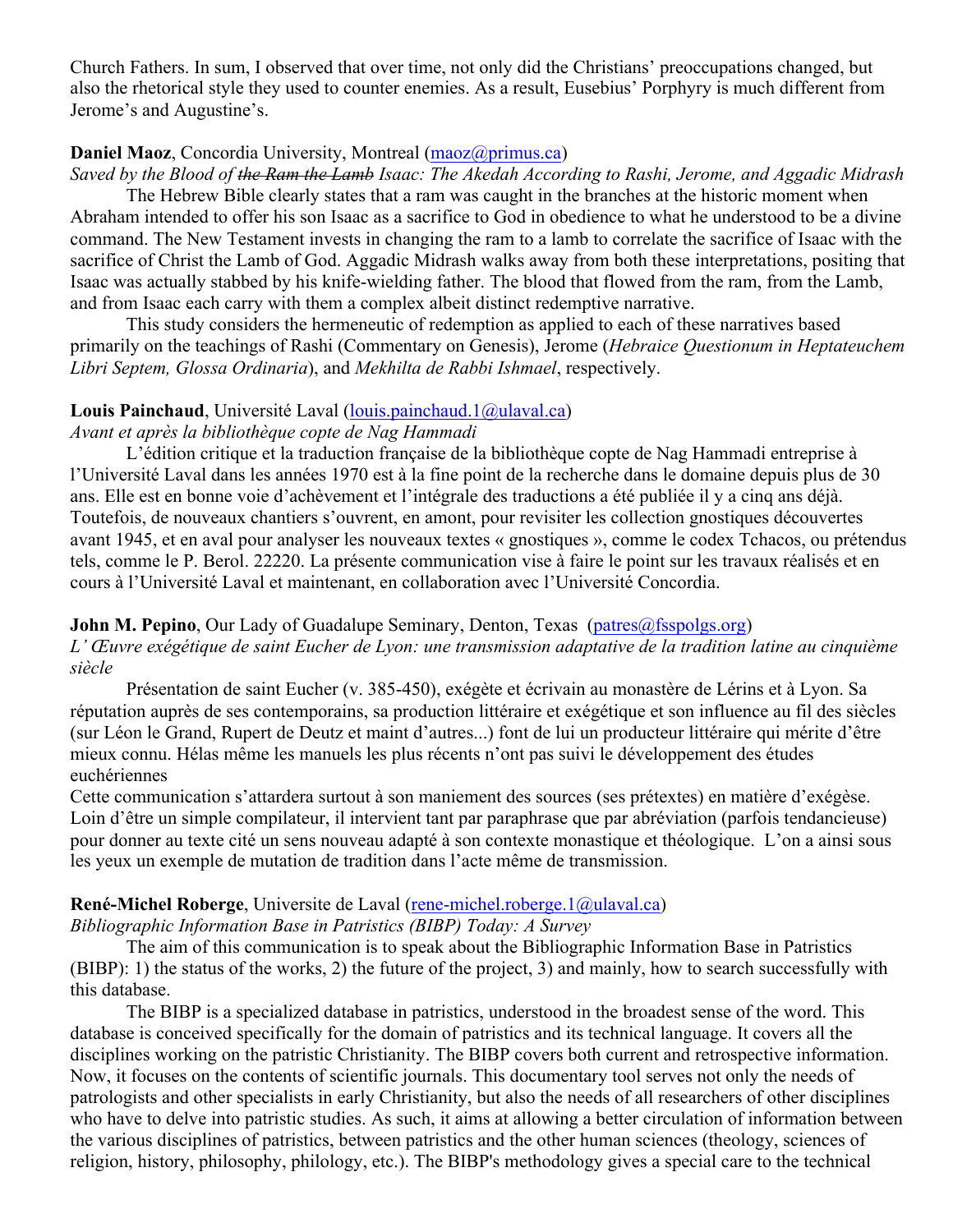language of the patristics (authors, titles of works, manuscripts, papyri, archeological artefacts, epigraphic and iconographic documents, etc.) with a standardized vocabulary and a cross-reference system). The BIBP was created under the supervision of a scientific council composed of the best specialists in each of the patristic disciplines and with the collaboration of an international network of patrologists for the identification and analysis of documents. Being a nonprofit project, its services are free.

# LA BASE D'INFORMATION BIBLIOGRAPHIQUE EN PATRISTIQUE AUJOURD'HUI (BIBP): UN APERÁU

### *La Base d'information bibliographique en Patristique aujourd'hui (BIBP): Un Aperáu*

Le but de la communication est de parler de la Base d'Information Bibliographique en Patristique : 1) de l'état d'avancement des travaux, 2 ) du futur du projet, 3) et principalement du comment utiliser efficacement la BIBP.

La BIBP est une base de donnťes spťcialisťe en patristique, entendue au sens le plus large du terme. Cette base de donnťes a ťtť conÁue spťcifiquement pour le domaine de la patristique et son langage technique. Elle couvre l'ensemble des disciplines (une quinzaine) travaillant sur le christianisme patristique. La BIBP couvre à la fois l'information courante et l'information rťtrospective. Prťsentement, elle met l'accent sur le contenu courant des pťriodiques scientifiques. Cet instrument documentaire dessert non seulement les besoins des patristiciens et des autres spťcialistes du christianisme ancien, mais aussi ceux des spťcialistes des autres disciplines qui doivent faire appel au savoir patristique. Comme telle, elle vise notamment à permettre une meilleure circulation de l'information entre les diverses disciplines de la patristique ainsi qu'entre la patristique et les autres sciences humaines (thťologie, sciences des religions, histoire, philosophie, philologie, etc.). La mťthodologie de la BIBP accorde un soin particulier au langage technique de la patristique (auteurs, titre des œuvres, dťsignation des manuscrits, papyri, inscriptions, pièces archťologiques et iconographiques, etc. ) avec un langage univoque et un système de renvoi. La BIBP a ťtť crťťe sous la supervision des meilleurs spťcialistes de chacune des disciplines patristiques et avec la collaboration d'un vaste rťseau de patristiciens pour l'indexation des documents. …tant un projet sans but lucratif, la BIBP offre gratuitement ses services.

# **Andrius Valevicius**, Université de Sherbrooke (Andrius.Valevicius@USherbrooke.ca)

# *Envy in the Church Fathers*

This paper will deal with envy as it presented in the writings of the Church Fathers and more specifically in the writing of St. John Chrysostom. Where do the warnings about envy come from? Did the Fathers draw primarily upon the Bible and the Psalms, or did they draw upon Aristotle as well? St. John Chrysostom brings in a social dimension to envy when he warns against having envy towards the rich. Those who envy the rich, do not know what they are envying.

Finally, envy will be seen in its societal effect. It is not just a reflexive sin, but a transitive sin, it eventually ends up seeking to harm its object. Taken on the level of society, envy becomes a sort of destructive social behaviour and ends up depriving people of their personal liberty.

# **Fabrizio Vecoli**, Université de Montréal (vecoli.fabrizio@gmail.com)

# *Le discernement dans le monachisme primitif*

Le problème que nous entendons traiter avec cette contribution est celui des origines du discernement, c'est-à-dire de cette supposée capacité – considérée par nos sources comme d'origine surnaturelle – de saisir la vérité qui se cache derrière les apparences illusoires du monde physique. Il y a un lien, dans les communautés ascétiques du IVème siècle, entre isolement (et même refus) de la société et revendication d'un monopole sur l'intelligence de l'univers. Il s'agit de mieux comprendre ce lien, d'en expliquer les raisons, d'élucider le processus historique qui a provoqué son apparition et d'en montrer les conséquences socioreligieuses à long terme.

# *The discernment in early monasticism*

The problem we would like to discuss in our contribution is the origin of discernment, which is the claimed ability – considered supernatural in the ancient texts – to get the truth which lies behind the curtain of physical world's illusion. There is a link, in the fourth century monastic communities, between seclusion from